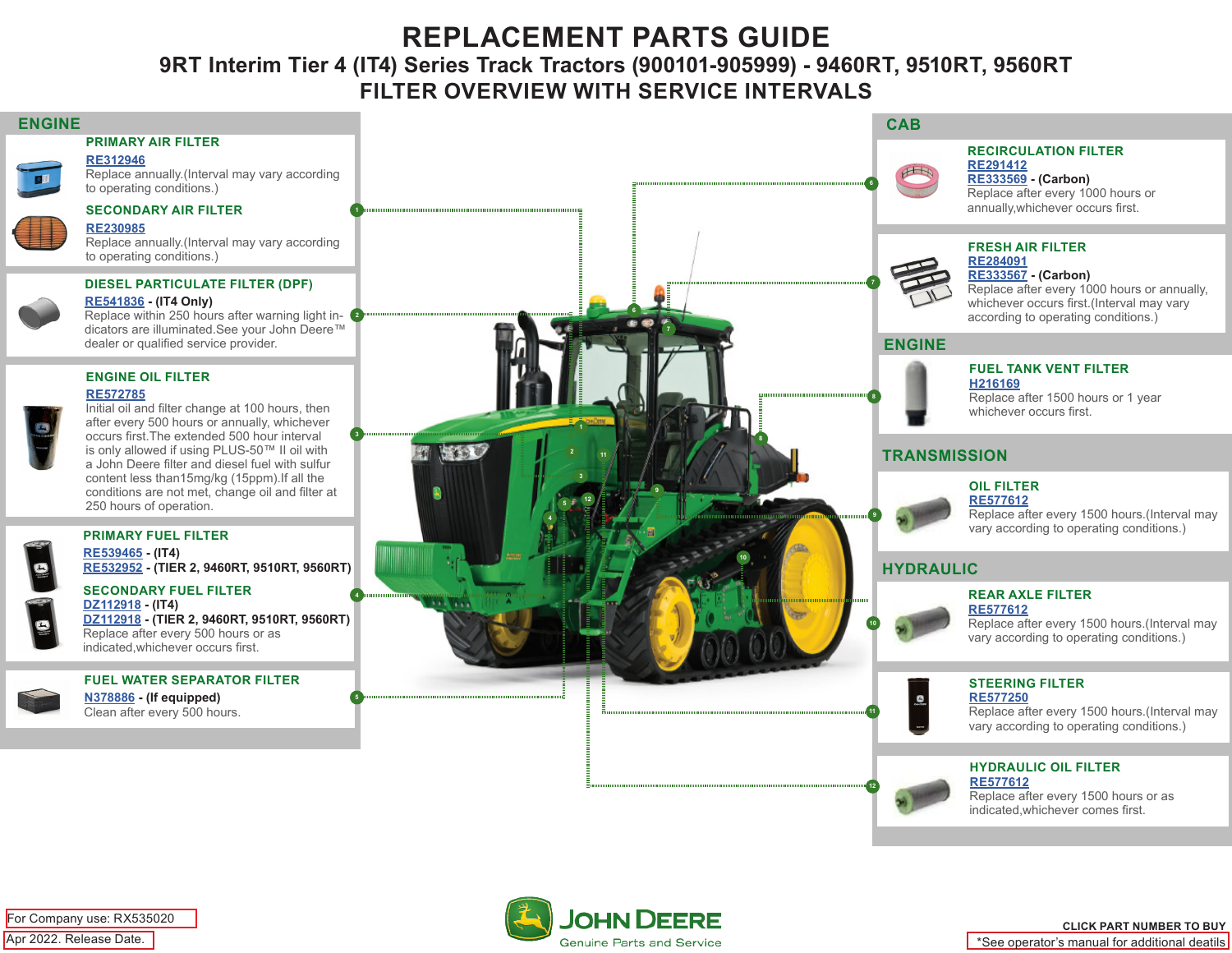## **CAPACITIES**

**9RT Interim Tier 4 (IT4) Series Track Tractors (900101-905999) - 9460RT, 9510RT, 9560RT** 

### **CAPACITIES (Approximate):**

*Fuel Tank:*

#### *Cooling System:* **Cool-Gard™ II**

| ∪ "" II "" UUOI-Garu |  |
|----------------------|--|
|                      |  |

## *Crankcase with Filter:*

### *18-Speed Powershift Transmission/Hydraulic/Axle System:* **Hy-Gard™**

Hydraulic Reservoir Volume Reference Marks

### *PowerShift™Transmisson/Hydraulic Reservoir/Rear Axle:* **Hy-Gard™**

| Total System Volume (Standard Flow)299.5 L (79.1 gal)         |  |
|---------------------------------------------------------------|--|
| Total System Volume (High Flow)310.9 L (82.1 gal)             |  |
| Fill Volume Reservoir (Standard Flow)100.7 L (26.6 gal)       |  |
| Fill Volume Reservoir (High Flow)112.0 L (29.6 gal)           |  |
| Fill Volume Powershift Transmisson37.9 L (10 gal)             |  |
|                                                               |  |
|                                                               |  |
|                                                               |  |
| Additional Volume Prefill 75cc Hydraulic Pump3.8 L (1.0 gal)  |  |
| Additional Volume Prefill 45cc High Flow                      |  |
|                                                               |  |
| Additional Volume Prefill Tracks Steering Pump3.8 L (1.0 gal) |  |

Apr 2022. Release Date. For Company use: RX535020